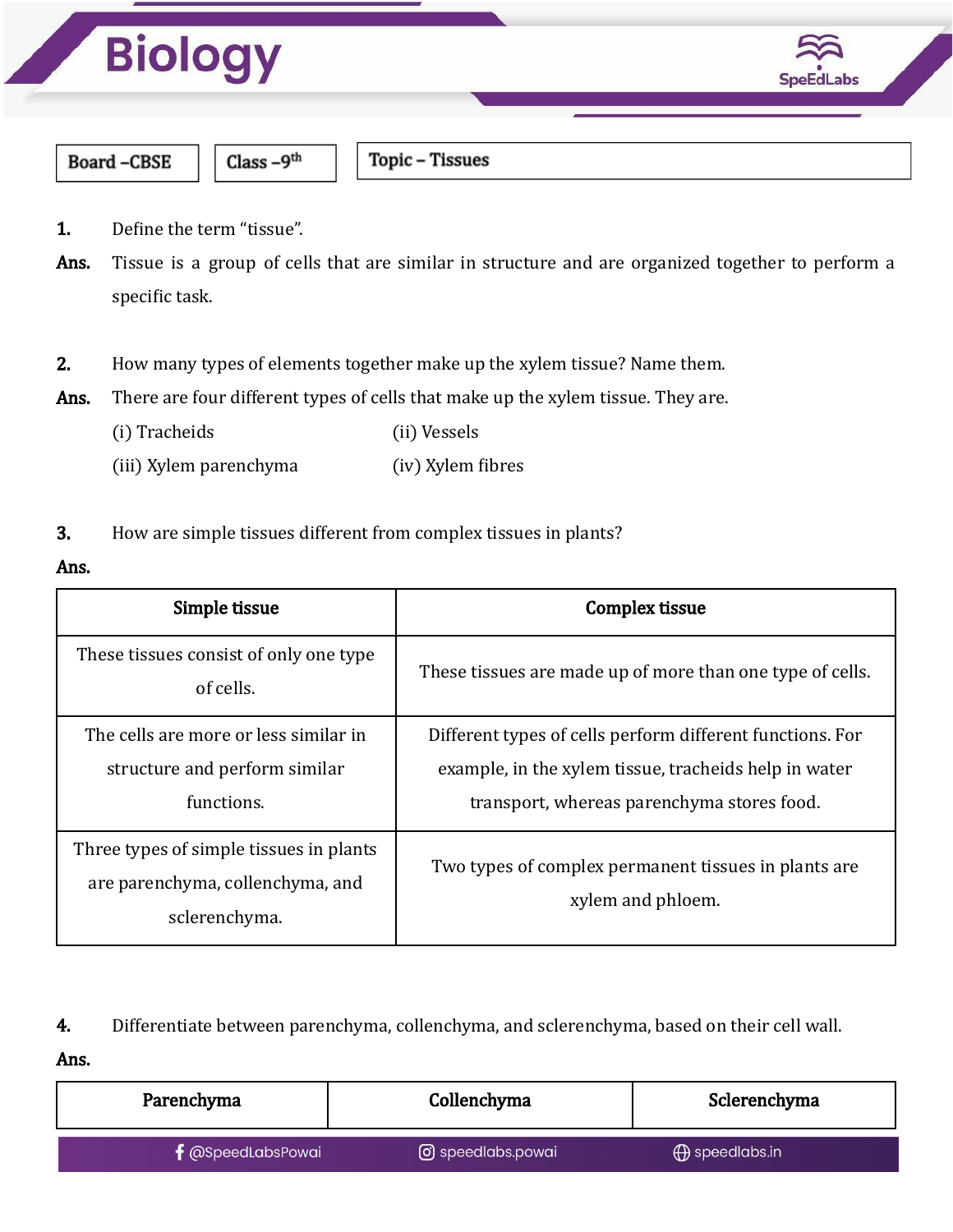



| Cell walls are relatively thin,<br>and the cells in parenchyma<br>tissues are loosely packed. | The cell wall is irregularly<br>thickened at the corners, and there<br>is very little space between the<br>cells. | The cell walls are uniformly<br>thickened, and there are no<br>intercellular spaces. |
|-----------------------------------------------------------------------------------------------|-------------------------------------------------------------------------------------------------------------------|--------------------------------------------------------------------------------------|
| The cell wall in this tissue is<br>made up of cellulose.                                      | Pectin and hemicellulose are the<br>major constituents of the cell wall.                                          | An additional layer of the cell<br>wall composed mainly of<br>lignin is found.       |

- 5. What are the functions of the stomata?
- Ans. Functions of the stomata.
	- (i) They allow the exchange of gases ( $CO<sub>2</sub>$  and  $O<sub>2</sub>$ ) with the atmosphere.

(ii) Evaporation of water from the leaf surface occurs through the stomata. Thus, the stomata help in the process of transpiration.

- 6. Diagrammatically show the difference between the three types of muscle fibres.
- Ans. The three types of muscle fibres are. Striated muscles, smooth muscles (unstriated muscle fibre), and cardiac muscles.





Spindle shaped muscle cell

Nucleus

Striated muscle fibres Unstriated muscle fibres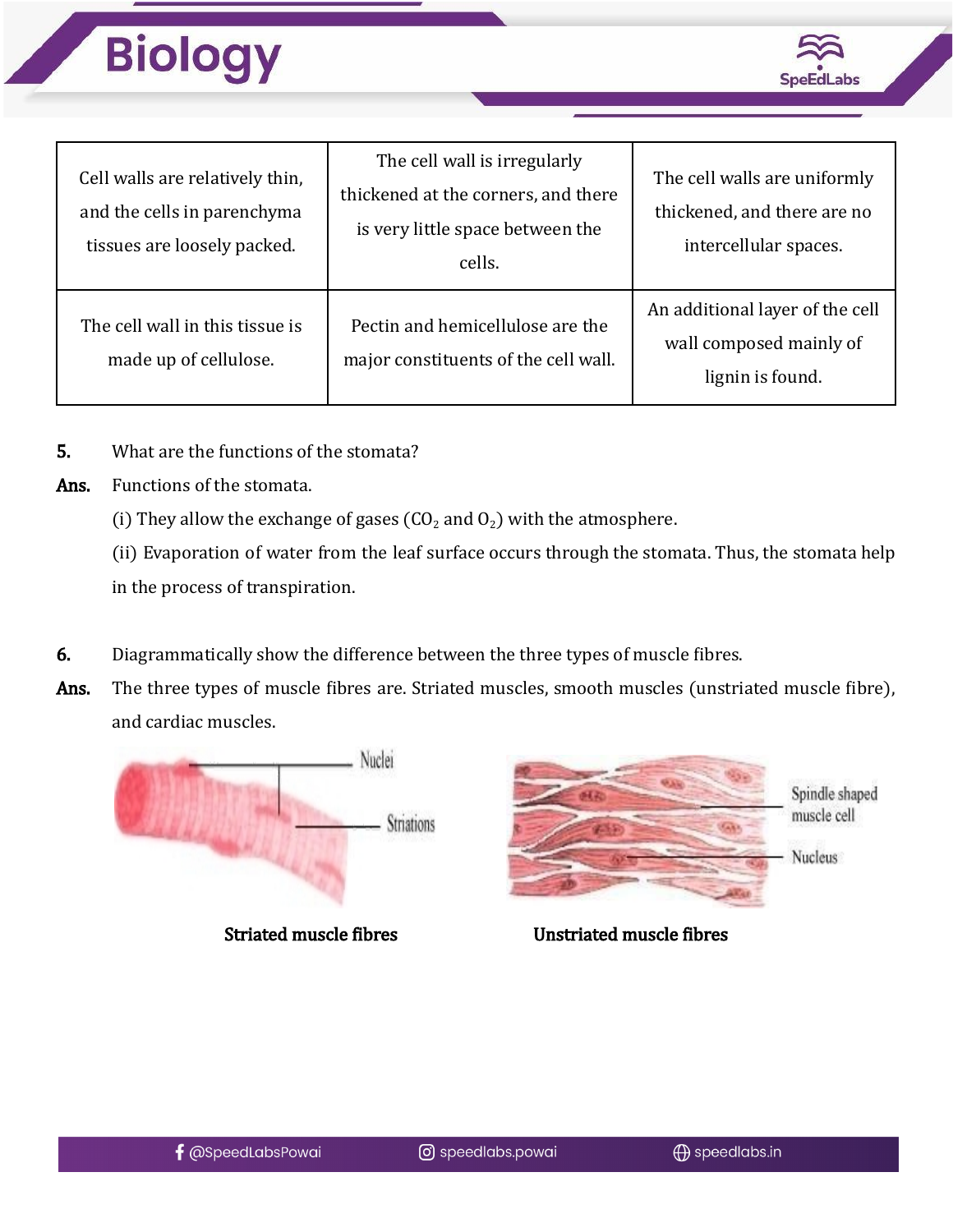



Cardiac muscle fibres

- 7. What is the specific function of the cardiac muscle?
- Ans. The specific function of the cardiac muscle is to control the contraction and relaxation of the heart.
- 8. Differentiate between striated, unstriated, and cardiac muscles on the basis of their structure and site/location in the body.
- Ans.

| Striated muscle                | Unstriated muscle                  | Cardiac muscle                     |  |  |
|--------------------------------|------------------------------------|------------------------------------|--|--|
| On the basis of structure:     |                                    |                                    |  |  |
| Cells are cylindrical          | Cells are long                     | Cells are cylindrical              |  |  |
| Cells are not branched         | Cells are not branched             | Cells are branched                 |  |  |
| Cells are multinucleate        | Cells are uninucleate              | Cells are uninucleate              |  |  |
| Alternate light and dark bands | There are no bands present         | Faint bands are present            |  |  |
| are present                    |                                    |                                    |  |  |
| Its ends are blunt             | Its ends are tapering              | Its ends are flat and wavy         |  |  |
| On the basis of location:      |                                    |                                    |  |  |
| These muscles are present in   | muscles<br>These<br>the<br>control | These<br>muscles<br>control<br>the |  |  |
| body parts such as hand legs,  | the<br>of food in<br>movement      | contraction and relaxation of      |  |  |
| tongue, etc.                   | alimentary<br>canal,<br>the        | the heart                          |  |  |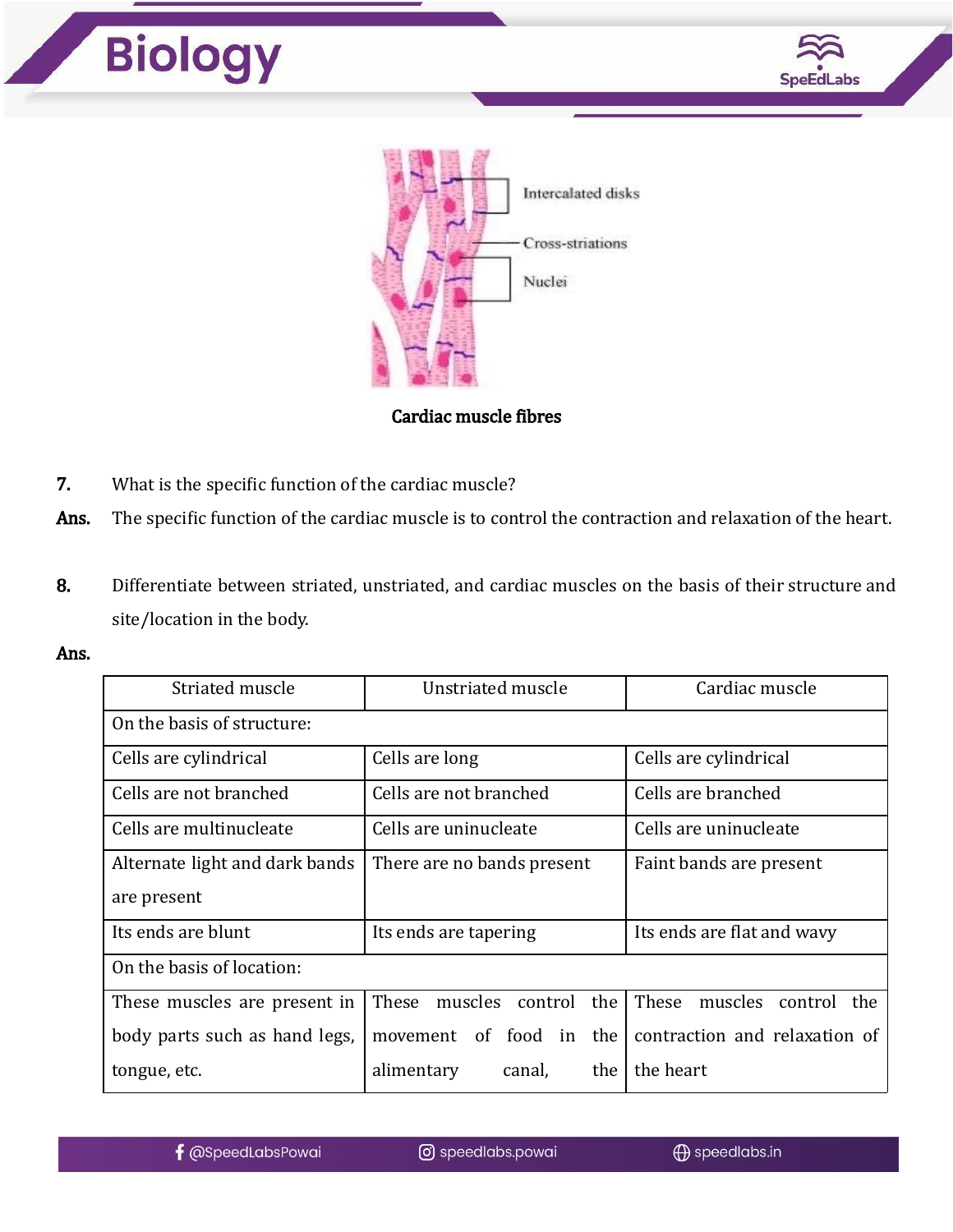

#### 9. Draw a labelled diagram of a neuron.

#### Ans.



Structure of a neuron

- 10. Name the following.
	- (a) Tissue that forms the inner lining of our mouth.
	- (b) Tissue that connects muscle to bone in humans.
	- (c) Tissue that transports food in plants.
	- (d) Tissue that stores fat in our body.
	- (e) Connective tissue with a fluid matrix.
	- (f) Tissue present in the brain.
- Ans. Name the following.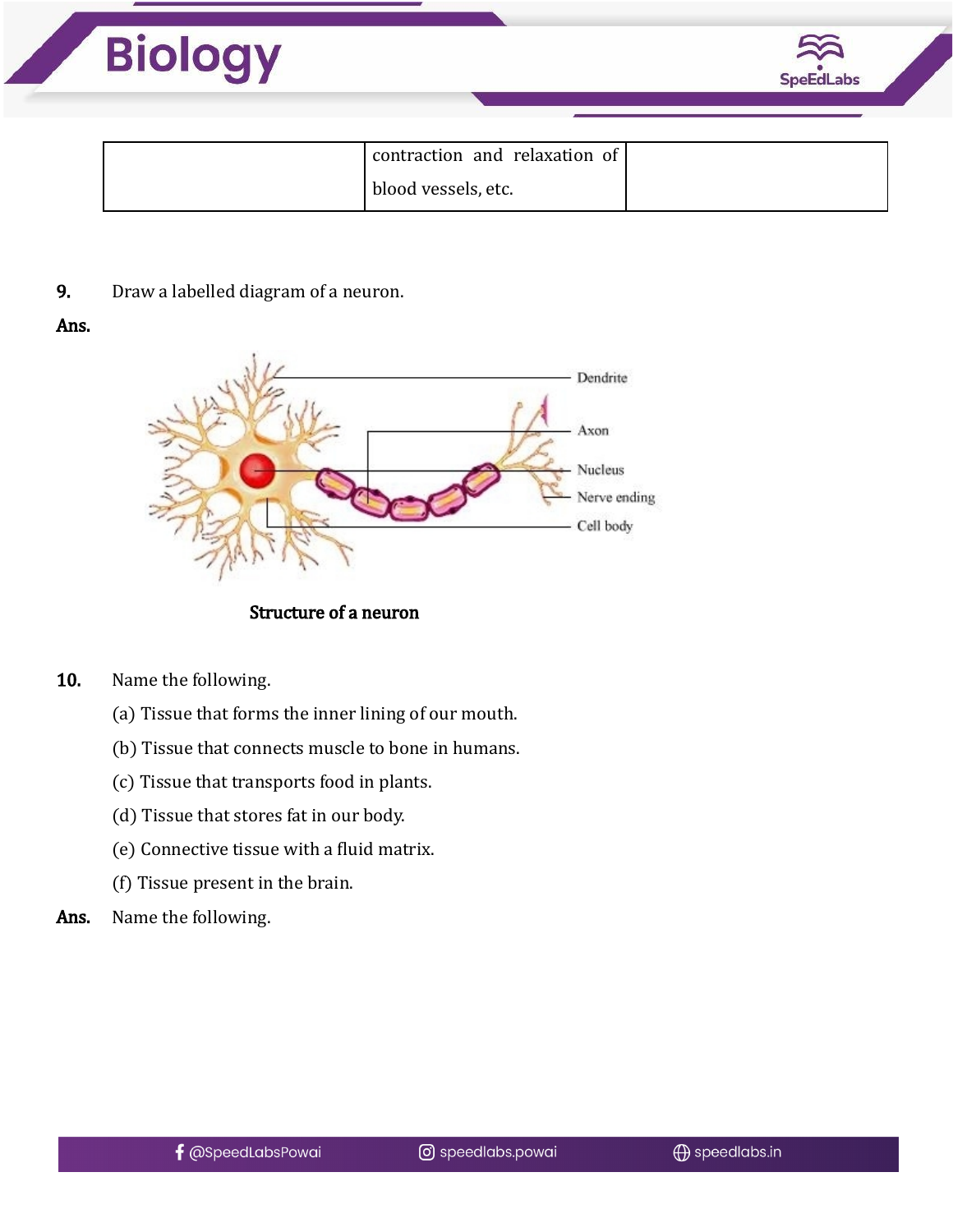



- a) Epithelial tissue
- b) Tendons
- c) Phloem
- d) Adipose tissue
- e) Nervous tissue
- 11. Identify the type of tissue in the following. skin, the bark of a tree, bone, lining of kidney tubule, vascular bundle.
- Ans. Skin. Stratified squamous epithelial tissue The bark of a tree. Simple permanent tissue Bone. Connective tissue The lining of the kidney tubule. Cuboidal epithelial tissue

Vascular bundle. Complex permanent tissue

- 12. Name the regions in which parenchyma tissue is present.
- Ans. Leaves, fruits, and flowers are the regions where the parenchyma tissue is present.
- 13. What is the role of the epidermis in plants?
- Ans. The epidermis is present on the outer surface of the entire plant body. The cells of the epidermal tissue form a continuous layer without any intercellular space. It performs the following important functions.
	- (i) It is a protective tissue of the plant body
	- (ii) It protects the plant against mechanical injury
	- (iii) It allows the exchange of gases through the stomata
- **14.** How does the cork act as a protective tissue?
- Ans. The outer protective layer or bark of a tree is known as the cork. It is made up of dead cells. Therefore, it protects the plant against mechanical injury, temperature extremes, etc. It also prevents the loss of water by evaporation.